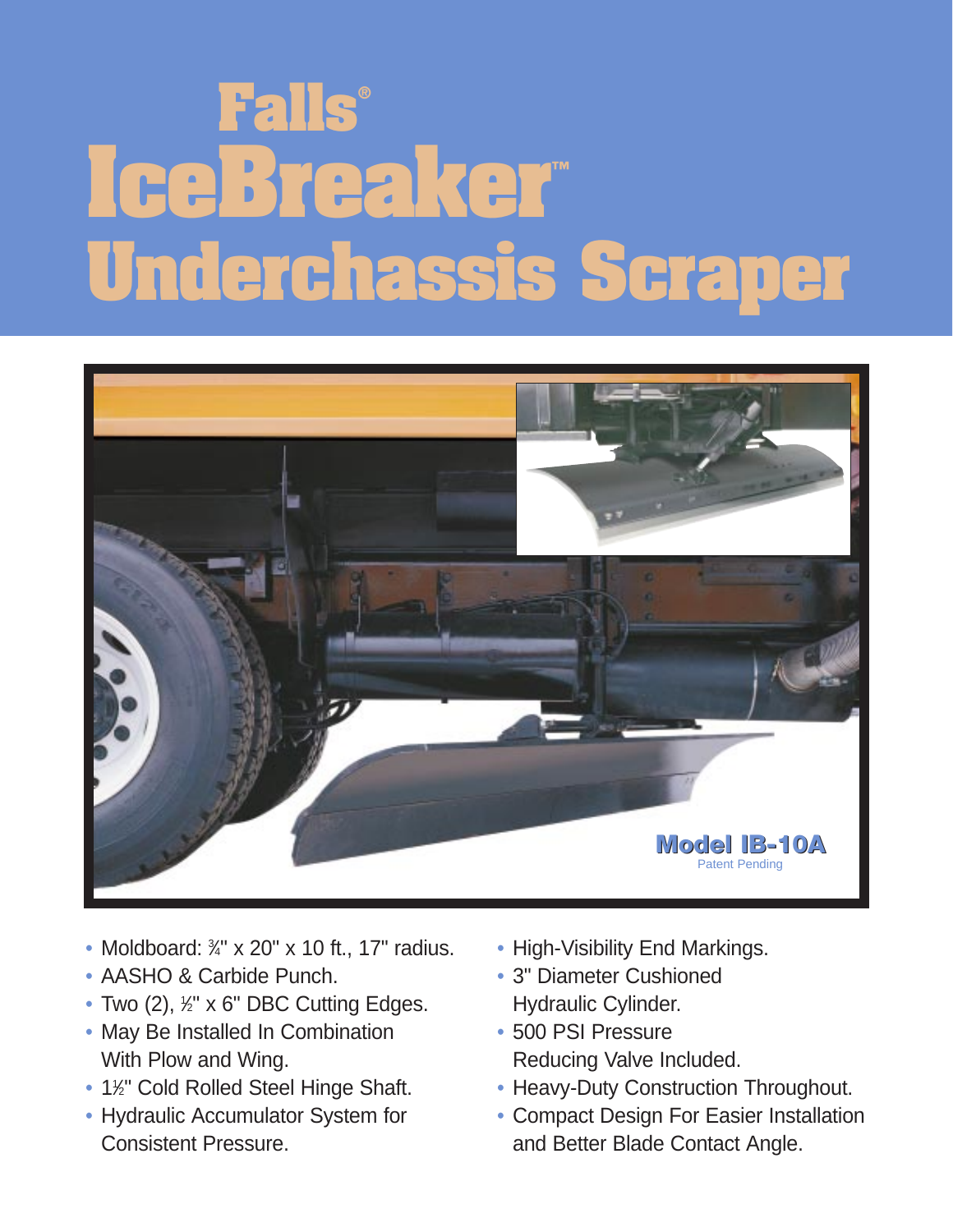### **Specifications IceBreaker™ Underchassis Scraper**

The following specifications are designed to assist you in acquiring a **Falls® Underchassis Snow and Ice Scraper**

or its equal. The dimension within the specifications are intended to indicate the size, type, and quality of unit desired.

**Moldboard:** Shall be minimum <sup>*y*4"</sup> thick x 20" SEF 40/50 carbon steel smooth rolled to a 17" radius. Moldboard shall be formed to accept double bevel curved cutting edges. Moldboard shall be punched to accept AASHO standard cutting edges as well as standard carbide punching. Moldboard shall come supplied with two (2)  $\frac{1}{2}$ " x 6" cutting edges. Moldboard shall be drilled to allow mounting the lift cylinder on the left or right side of the chassis frame. Moldboard ends to be clearly marked with reflective tape.

Hydraulic Cylinder: Shall be minimum 3" diameter double acting with 11½" stroke. The cylinder shaft shall be minimum 1½" diameter and shall be coated with minimum 36 hour salt spray chrome. Hydraulic cylinder shall have an operating pressure of 2500 psi and shall be tested for a minimum 7500 psi burst strength. Hydraulic cylinder shall have urethane Poly-pack seals and urethane wiper.

**Hydraulic Accumulator:** The hydraulic lift cylinder shall be protected with a nitrogen-charged hydraulic piston-type accumulator, 116 cu. in. capacity, to allow scraper moldboard movement due to road surface irregularities. Accumulator shall be precharged to 375 psi. Coil springs for shock abatement are not acceptable.

**Pressure Reducing Valve:** A pressure reducing valve shall be provided for installation in the accumulator circuit and shall not allow "bleed out" or dumping of oil in the circuit. Maximum pressure not to exceed 500 psi. A liquid-filled pressure gauge, 0-1000 psi, shall be installed in the cab for monitoring.

**Mounting Assembly:** Hinge shaft shall be minimum 1<sup>1/2</sup> cold-rolled steel. Hanger arms shall be minimum 2%" OD x 1<sup>13</sup>%" ID DOM tubing.

**Paint:** Shall be black.

**ID & Warranty:** Unit shall be identified with a metal plate riveted to the moldboard. ID tag shall include model, serial number, and manufacturer. 12 month limited warranty.

**Options:** 10, 11, & 12 ft. moldboard lengths. 1" thick moldboard.

Approved models include Falls IceBreaker Model IB-10A or equal. Non-approved makes and models must contact procurement office or bidding agency a minimum of two (2) weeks prior to bid opening for evaluation.

### *Specifications are subject to change without notice.*

The policy and promise of Little Falls Machine, Inc. is continuing product improvement. Design change and structural alterations may occur without prior notice. Such changes will not sacrifice quality or product integrity.

YOUR DEALER IS:

*There's Pride Before a Falls* ®

LITTLE FALLS MACHINE, INC. 300 Lindbergh Drive South Little Falls, MN 56345 Phone (320)632-9266 Fax (320)6323484 **1-800-772-PLOW** www.fallsplows.com

Falls<sup>®</sup>, DirectLink™, and IceBreaker™ are trademarks of Little Falls Machine, Inc. Little Falls Machine, Inc. is an equal opportunity employer. ® Falls is a trademark of Little Falls Machine, Inc. PRINTED IN U.S.A. 0399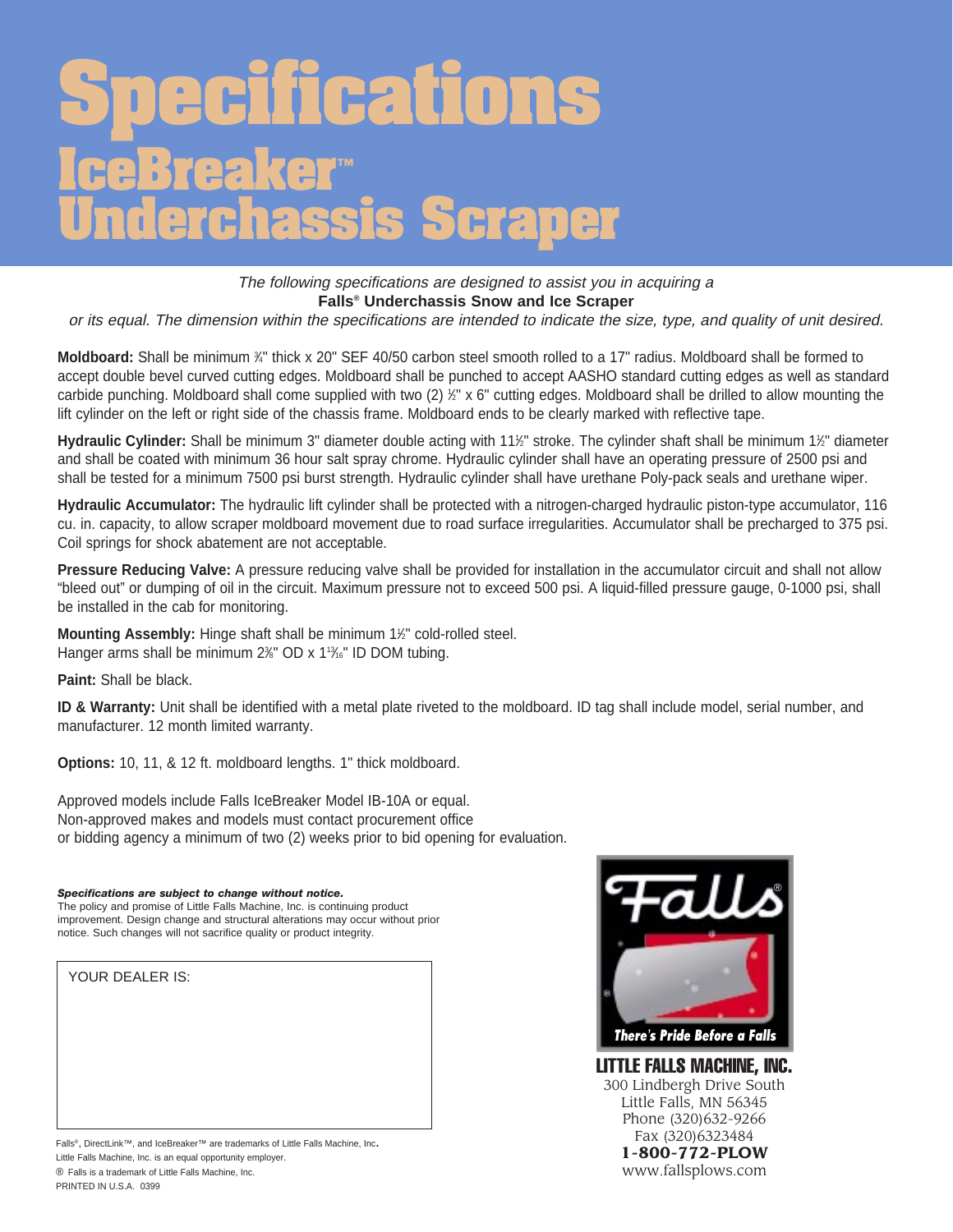## **Falls® IceBreaker™ Reversible Underchassis Scraper**



- AASHO & Carbide Punch
- 500 PSI Pressure Reducing Valve Included
- Two (2) Double-Acting 3<sup>1/2</sup> Diameter Reversible Cylinders
- Optional Power Lock Pins Available with Monoblock Sequence Valve
- Compact Design For Easier Installation and Better Blade Contact Angle